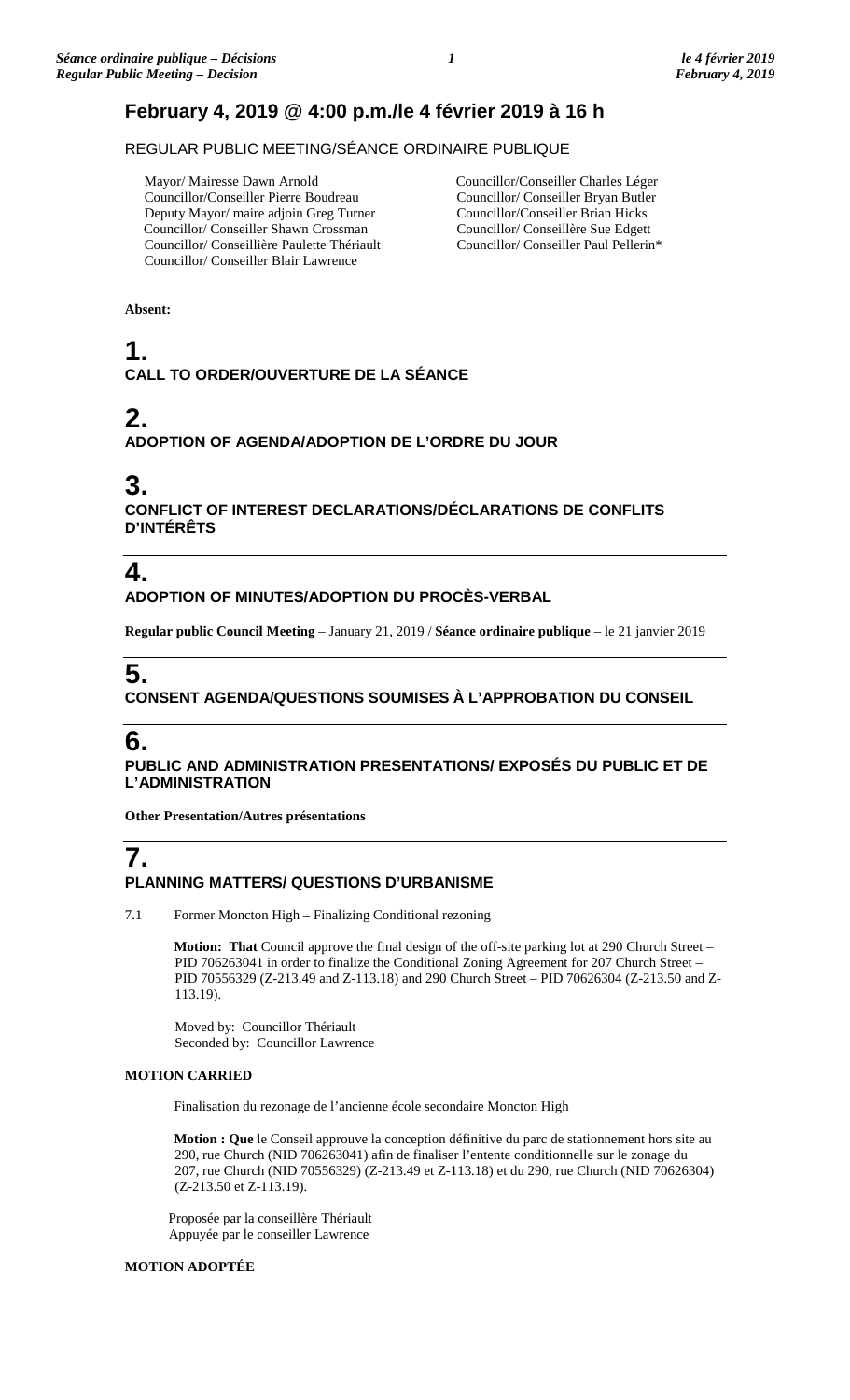#### 7.2 **Re-designation** and re-zoning of lands east of Frenette Avenue, Caledonia Industrial Park

**Motion: That** Moncton City Council proceed with the proposed amending Municipal Plan Bylaw # Z-113.25 and Zoning By-law # 213.62 by:

- 1) Giving first reading to the amendments;
- 2) Referring the amendments to the Planning Advisory Committee for its written views;
- 3) Setting a Public Presentation date for February 19, 2019; and
- 4) Tentatively scheduling a Public Hearing date (to be confirmed and formally set at the above-noted Public Presentation) for April 1, 2019 to consider objections from the public

Moved by: Councillor Boudreau Seconded by: Councillor Léger

#### **MOTION CARRIED**

**Modification** du zonage et de la désignation de terrains à l'est de l'avenue Frenette, dans le parc industriel Caledonia

**Motion : Que** le Conseil municipal de Moncton procède à la modification proposée de l'Arrêté sur le Plan municipal  $n^{\circ}$  Z-113.25 et de l'Arrêté de zonage  $n^{\circ}$  213.62 :

- 1) en faisant la première lecture des modifications;
- 2) en adressant les modifications au Comité consultatif d'urbanisme pour qu'il puisse les commenter par écrit;
- 3) en fixant au 19 février 2019 la date de la présentation publique;
- 4) en fixant provisoirement au 1<sup>er</sup> avril 2019 la date (à confirmer et à fixer officiellement à l'occasion de la présentation publique évoquée ci-dessus) à laquelle il se penchera sur les objections du public.

Proposée par le conseiller Boudreau Appuyée par le conseiller Léger

#### **MOTION ADOPTÉE**

### **8. STATEMENTS BY MEMBERS OF COUNCIL/ EXPOSÉS DES MEMBRES DU CONSEIL**

| Shawn Crossman        | <b>Brian Hicks</b> |
|-----------------------|--------------------|
| Greg Turner           | Bryan Butler       |
| Paulette Thériault    | Susan Edgett       |
| <b>Blair Lawrence</b> | Paul Pellerin      |
| Charles Léger         | Pierre Boudreau    |
|                       | Dawn Arnold        |

# **9.**

### **REPORTS AND RECOMMENDATIONS FROM COMMITTEES AND PRIVATE MEETINGS/ RAPPORTS ET RECOMMANDATIONS DES COMITÉS ET RÉUNIONS À HUIS CLOS**

9.1 **Recommendation(s)** – Committee of the Whole – January 28, 2019

1) **That** Moncton City Council approve a grant of \$500,000 to the Friends of the Moncton Hospital commencing in 2021.

Moved by: Deputy Mayor Turner Seconded by: Councillor Boudreau

#### **MOTION CARRIED**

*Nay: Councillor Hicks*

2) **That** Moncton City Council adopt the latest edition of the Subdivision Development Procedures, Standards and Guidelines (2019).

Moved by: Councillor Leger Seconded by: Councillor Butler

#### **MOTION CARRIED**

*Councillor Crossman not present for the vote*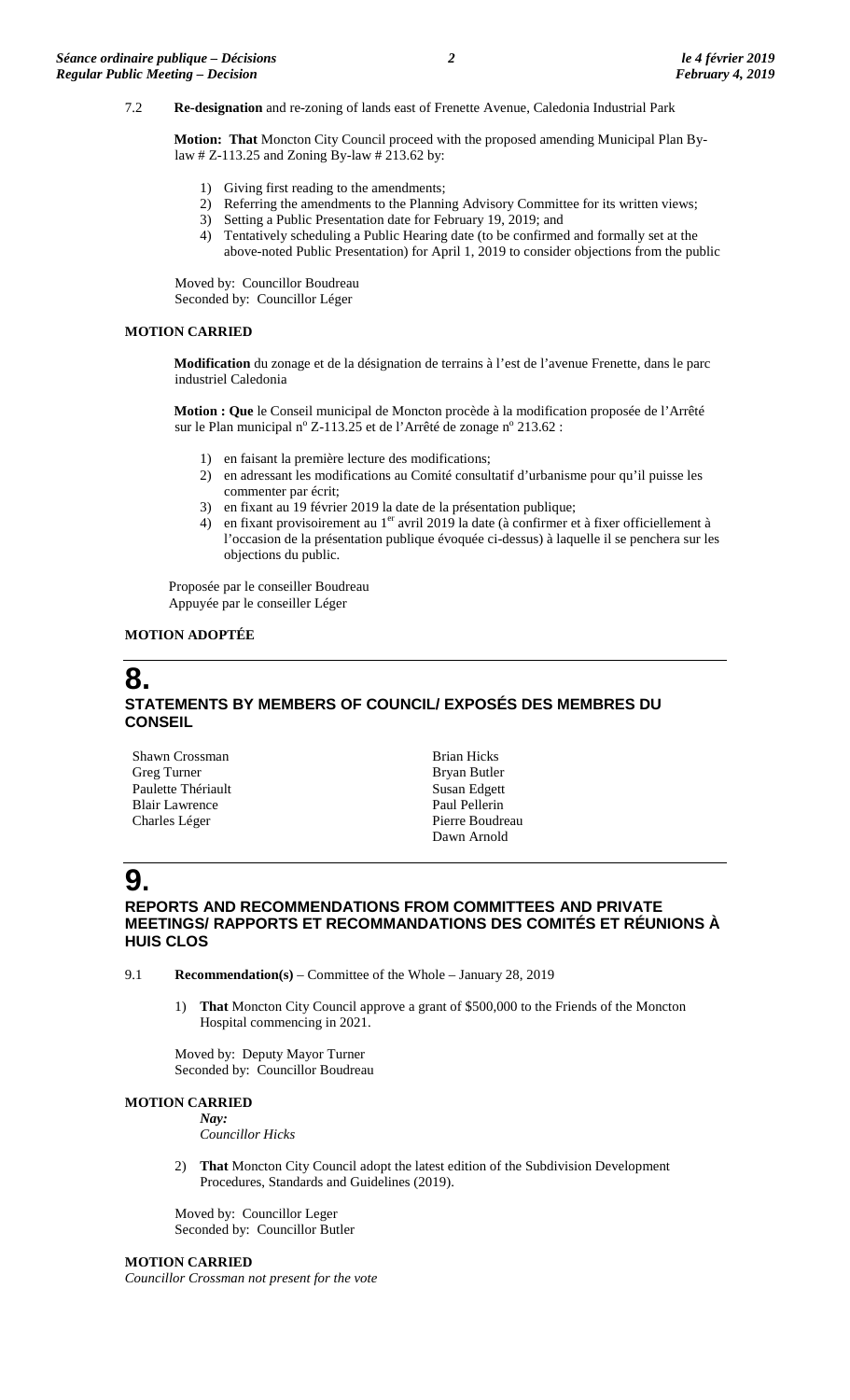3) **That** Moncton City Council adopt the Levels of Service for Building Inspection, 911 Call Taking and Dispatching and Urban Planning.

Moved by : Councillor Butler Seconded by : Councillor Lawrence

#### **MOTION CARRIED**

*Councillor Crossman not present for the vote*

**Recommandation(s)** – Comité plénier – le 28 janvier 2019

1) **Que** le Conseil municipal de Moncton approuve le versement d'une subvention de 500 000 \$, à partir de 2021, à la Fondation des Amis de l'Hôpital de Moncton.

Proposée par le maire adjoint Turner Appuyée par le conseiller Boudreau

#### **MOTION ADOPTÉE**

*Contre : Conseiller Hicks*

2) **Que** le Conseil municipal de Moncton adopte l'édition la plus récente des Procédures, normes et directives relatives aux lotissements (2019).

Proposée par le conseiller Léger Appuyée par le conseiller Butler

#### **MOTION ADOPTÉE**

*Conseiller Crossman n'était pas présent pour le vote*

3) **Que** le Conseil municipal de Moncton adopte les niveaux de service pour l'Inspection des bâtiments, pour le Traitement des appels du 9-1-1 et la répartition des équipes d'urgence et pour l'Urbanisme.

Proposée par le conseiller Butler Appuyée par le conseiller Lawrence

### **MOTION ADOPTÉE**

*Conseiller Crossman n'était pas présent pour le vote*

### **10. REPORTS FROM ADMINISTRATION/ RAPPORTS DE L'ADMINISTRATION**

- 10.1 **Request for Proposal RFP18-082** Architectural and Engineering Services (New Codiac RCMP Facility)
	- 1. **That** Request for Proposal #RFP18-082 Architectural and Engineering Design, Construction Administration, and Commissioning Services (New Codiac RCMP Facility) **be awarded** to the highest-scoring Proponent, being RPL Architects, at a Fixed Percentage Fee of 7.58%, plus H.S.T. @ 15%, and all estimated disbursements / out-of-pocket expenses.
	- 2. **That** a Contingency Allowance in the amount of \$100,000.00, plus H.S.T. @ 15% **be established** for this professional assignment to address any unforeseen / unknown project requirements which may result in additional architectural, engineering or specialized technical services being required.

Moved by: Councillor Léger Seconded by: Councillor Lawrence

#### **MOTION CARRIED**

**Demande de propositions RFP18-082** – Services d'architecture et de génie (Nouvel immeuble de la GRC Codiac)

- 1. **Que** le contrat de la Demande de propositions RFP18-082 (Services d'architecture et de génie, administration des contrats de construction et mise en service du nouvel immeuble de la GRC Codiac) **soit attribué** au soumissionnaire le mieux coté, soit RPL Architects, moyennant des honoraires à pourcentage fixe de 7,58 %, majorés de la T.V.H. de 15 %, et de tous les débours et frais remboursables estimatifs.
- 2. **Qu'une** provision pour éventualités de 100 000 dollars, majorée de la T.V.H. de 15 %, **soit constituée** pour ce mandat professionnel afin de tenir compte des conditions imprévues ou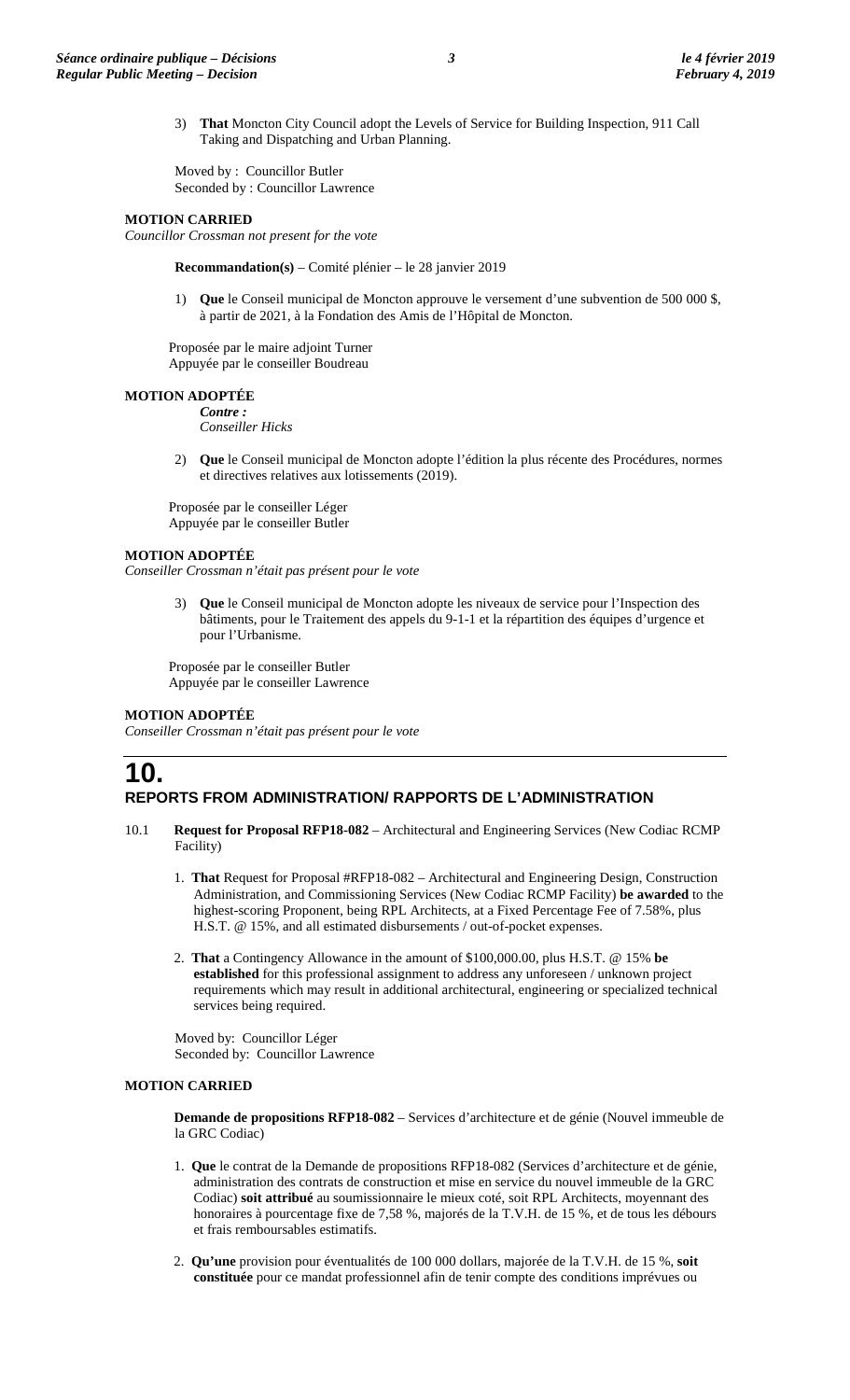inconnues du site qui pourraient obliger à rendre d'autres services d'architecture, d'ingénierie ou techniques spécialisées.

Proposée par le conseiller Léger Appuyée par le conseiller Lawrence

#### **MOTION ADOPTÉE**

10.2 **Request for Proposal RFP18-093** – Interpretive Translation Services

**That** the item **Request for Proposal RFP18-093** – Interpretive Translation **Services be postponed** until the February 19, 2019 Regular Public Meeting.

Moved by: Councillor Pellerin Seconded by: Councilor Lawrence

#### **MOTION TO POSTPONE CARRIED**

**Demande de propositions RFP18-093** –Services d'interprétation

**Que** l'attribution du contrat de la **Demande de propositions RFP18-093** pour des **services d'interprétation soit reporté**e à la séance ordinaire du conseil du 19 février 2019.

Proposée par le conseiller Pellerin Appuyée par le conseiller Lawrence

#### **MOTION ADOPTÉE**

## **11. READING OF BY-LAWS/ LECTURE D'ARRÊTÉS MUNICIPAUX**

11.1 **A By-Law** in amendment of a By-Law Relating to the Adoption of the City of Moncton Municipal Plan, being By-Law Z-113.25 – Frenette Avenue – *First Reading*

*First Reading only*

**Arrêté** portant modification de l'arrêté concernant l'adoption du plan municipal de la ville de moncton, soit l'arrêté Z-113.25 – avenue Frenette – *Première lecture*

*Première lecture seulement*

11.2 **A By-Law** in Amendment of the City of Moncton Zoning By-Law, being By-Law Z-213.62 – Frenette Avenue – *First Reading* 

*First Reading only*

**Arrêté** portant modification de l'arrêté de zonage de la Ville de Moncton, soit l'arrêté Z-213.62 – avenue Frenette – *Première lecture*

*Première lecture seulement*

11.3 **A By-Law** in amendment of a By-Law Respecting the proceedings of Moncton City Council and Committee Meetings, being By-Law A-418.1 – *Second and Third Readings*

**Motion:** I would move that  $2^{nd}$  Reading be given to By-Law A-418.1.

Moved by : Councillor Lawrence Seconded by : Councillor Butler

#### **MOTION CARRIED**

**Motion:** I would move that 3<sup>rd</sup> reading be given and that by-law A-418.1 be ordained and passed and the Mayor and City Clerk be authorized to affix the corporate seal thereto.

Moved by : Deputy Mayor Turner Seconded by : Councillor Butler

#### **MOTION CARRIED**

**Arrêté** portant modification de l'arrêté concernant les délibérations du conseil municipal de Moncton et les réunions des comités, soit l'arrêté A-418.1 – *Deuxième et troisième lectures*

**Motion** : Je propose que l'on procède à la deuxième lecture de l'arrêté A-418.1.